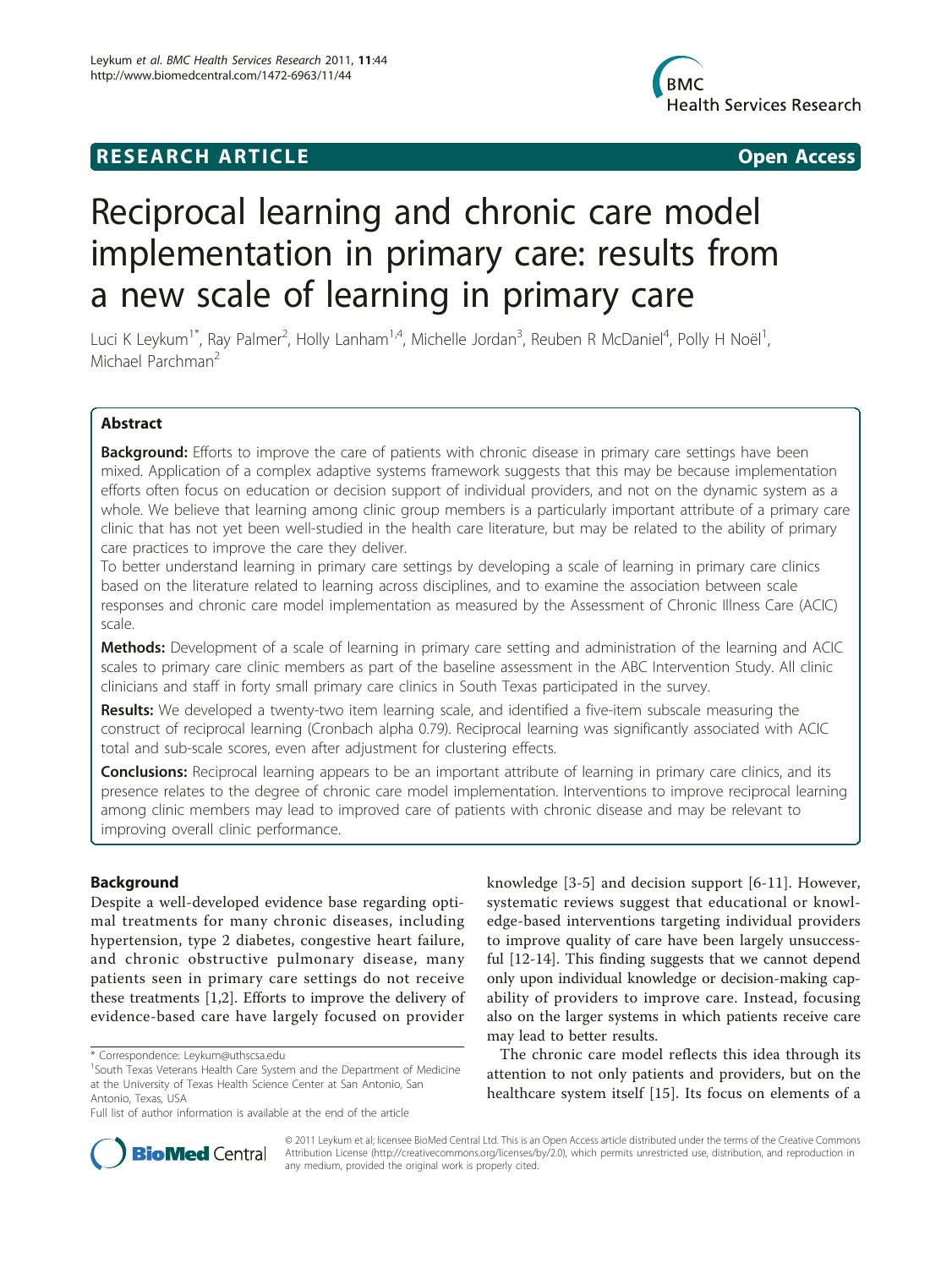healthcare system that are important for chronic disease management, specifically self-management support, decision support, clinical information systems, and delivery system design, reflect the understanding that the healthcare system in which care is delivered influences chronic disease management [[16\]](#page-5-0). The chronic care model, however, is not specific about the dynamics of health care systems or the evolving context in which care is delivered, nor is it specific about how these elements are implemented. Understanding these dynamics is critical to changing them, and to improving the care of patients with chronic disease [[17,18\]](#page-5-0).

Conceptualizing healthcare settings such as primary care as clinical microsystems gives us insight into the dynamics of clinical systems, and may make our efforts to improve chronic care delivery more effective. Clinical microsystems are the individual, functional units in which care is delivered, such as a primary care clinic, an inpatient unit, or an intensive care unit. A growing literature provides support for the application of complex adaptive system (CAS) theory to these clinical systems [[19-24\]](#page-5-0). CASs are comprised of groups of individuals who learn, self-organize to complete tasks, and coevolve with their external environment [[19,22\]](#page-5-0). Additionally, they are defined by non-linearity, meaning that inputs and outputs may not be proportional or even necessarily predictable. In a CAS, the inter-dependencies among the agents are as important if not more important than the characteristics of the agents in understanding system outcomes.

These attributes of CAS suggest that the ability to learn is critically important. Learning is a social, shared process through which individuals incorporate new information in ways that lead them to change their mental models and adapt. The ability to learn can help people deal with an uncertain and changing environment more effectively. There is evidence to support the importance of learning in clinical microsystems: in operating room teams where learning occurs more effectively throughout the group, new techniques are more quickly adapted [[25](#page-6-0)]; when learning occurs in nursing homes, patients receive better care [[26](#page-6-0)].

Despite this insight, the phenomenon of learning in clinical microsystems is not well understood. We sought to better understand the ways in which learning occurs in primary care settings and to relate learning to primary care clinic performance. To accomplish this, we first developed a scale designed to measure attributes of learning based on the literature related to learning in the organizational and educational psychology fields. We report the development of this learning scale and the factor analysis of the scale items. To understand the association between learning and clinic performance, we then analyzed the association between learning scale scores and

degree of chronic care model implementation, as measured by the Assessment of Chronic Illness Care (ACIC) scale [[27](#page-6-0)]. We chose the ACIC scale because we believe chronic disease management is a critical function of primary care clinics, and because ACIC scores have been linked to patient outcomes [[28,29\]](#page-6-0). We hypothesized that provider and staff ratings of learning would be associated with their assessment of the extent to which the chronic care model had been implemented in their clinics.

### Methods

#### Development of a learning scale

We convened a multidisciplinary team with expertise in improving provider behavior and organizational change. In 2006-2007, we conducted a targeted search focused on pulling together a diverse set of papers that discussed learning in terms of a social activity that is inherent in organizations, teams, and individuals. We focused on the organizational learning and educational psychology literatures, beginning with key papers that operationalize learning in organizations [[30-33](#page-6-0)], learning in teams [[34](#page-6-0),[35](#page-6-0)], and learning by individuals [[36-38](#page-6-0)]. We expanded our review by working backwards and forwards, examining works referenced by those authors and references of those authors in subsequent publications. This literature was synthesized by three team members into a summary of themes associated with learning, shown in Additional file [1\[](#page-5-0)[30-47\]](#page-6-0). With the assistance of the fourth team member, items were developed to explore the presence of these learning themes in primary care settings. We believed that learning would be embedded in the following types of clinic member actions: asking questions beyond the presenting issue, sharing knowledge about a patient or a disease, staff and patient education, learning as things happen in the clinic, and learning from unexpected events or mistakes. We also believed that learning would occur through conversation and reflection. These understandings formed the basis of the questions about learning.

We created a new scale consisting of twenty-two items reflecting the learning themes identified in our literature review. The scale instructs respondents to indicate their level of agreement with each statement using a 5-point Likert scale. Responses for each item are scored from one (strongly agree) to five (strongly disagree). Scale items were pilot tested in three Veterans Affairs (VA) primary care clinics and two VA contract clinics in South Texas and administered to one hundred and one staff and providers across those five clinics, including front desk staff, medical assistants, nurses, and physicians. Cronbach's alpha for the learning questions based on this sample was 0.814, indicating good internal consistency. Based on feedback and questions from participants in the pilot, the wording of specific items was refined. This refinement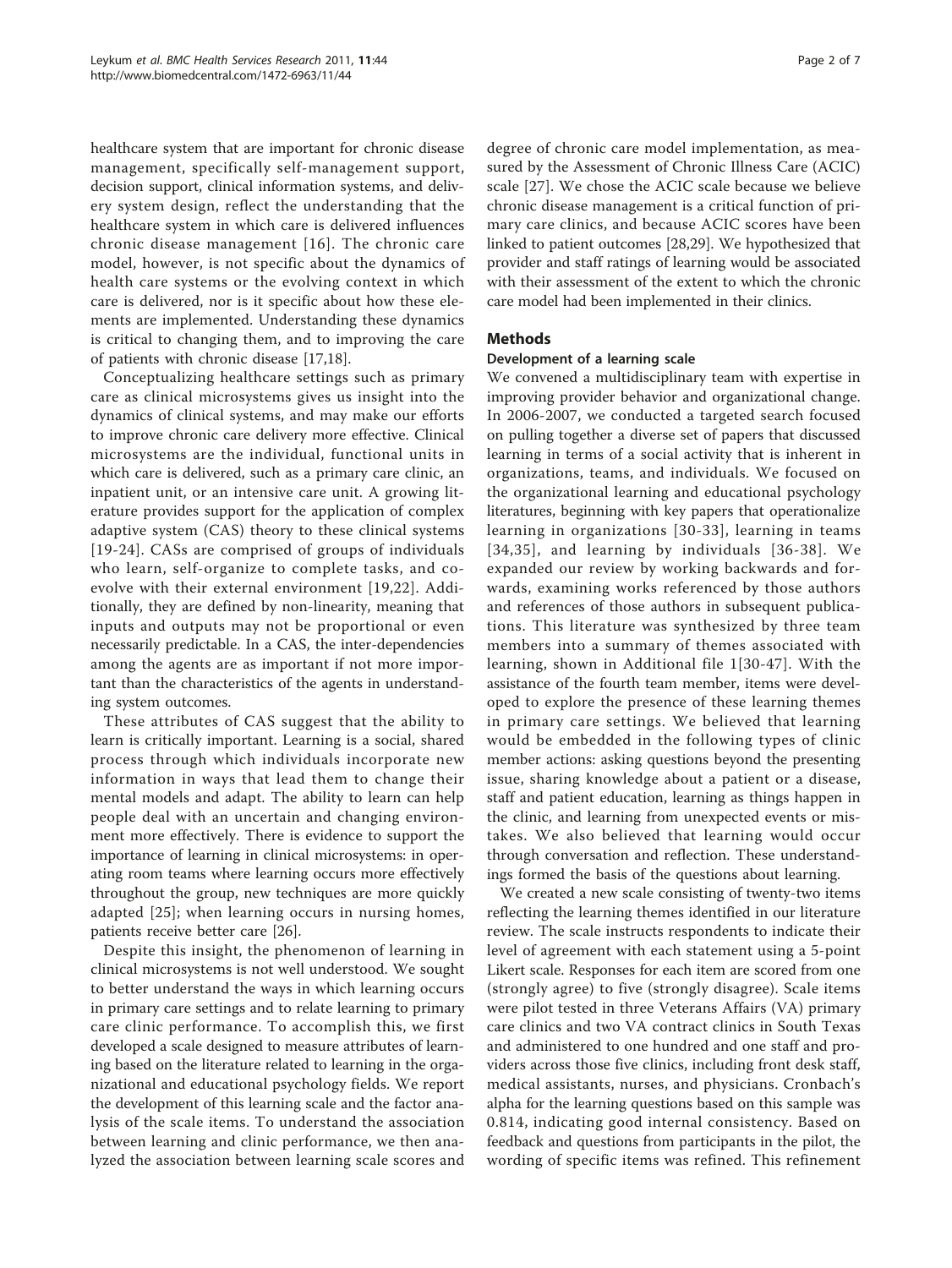consisted primarily of changing negatively worded items to positive ones, and using the word "I" consistently instead of "we." The final list of items is shown in Additional file [2](#page-5-0).

#### Administration of the learning survey

The ABC study is a cluster randomized controlled trial testing the effectiveness of a practice facilitation intervention to improve the processes of care and outcomes for diabetic patients in forty primary care clinics in South Texas. As part of this study, a baseline survey that included the learning scale items was administered to all clinicians and office staff of these primary care clinics prior to the start of the intervention by the research team. Here we report on the results of the baseline cross-sectional survey.

The primary care clinics included in the ABC study are generally small, autonomous, physician-owned clinics with four or fewer primary care providers. Thirty of the clinics have only one physician, and of these thirty, eleven had one or more non-physician providers (either physician assistant or nurse practitioner). Ten clinics had two to four physicians and of those, five had at least one physician assistant or nurse practitioner. No clinics had other types of providers such as nutritionists or counselors.

# Chronic care model implementation assessment

The extent to which each clinic provides optimal care for patients with chronic illnesses was measured with the Assessment of Chronic Illness Care scale (ACIC) [[27\]](#page-6-0). The ACIC is a twenty-five item questionnaire that asks health care providers to rate the degree of support for each of the six elements of the Chronic Care Model (CCM) in their health care system: delivery system redesign, patient self-management support, decision support, information support, community linkages, and health system support. Response choices for each item range from zero to eleven, with eleven representing optimal chronic care support. In addition to a total score reflecting overall CCM implementation, the ACIC score can be split into six sub-scales that reflect each of the elements contained in the model. Version 3.5 of the ACIC was used in this study, and in addition to the 6 subscales, also includes items that address how well a practice integrates the CCM elements [\[48](#page-6-0)]. Preliminary data indicate the ACIC is responsive to changes chronic care delivery and correlates well with other measures of productivity and system improvements [[27\]](#page-6-0). Prior research by members of this team also suggest that ACIC scores are associated with clinical outcomes such as A1c control and ten-year risk of a cardiovascular event. That is, patients who attend clinics with higher ACIC scores have lower A1c values and lower risk [[28,29\]](#page-6-0).

We included the ACIC in the baseline survey completed by all clinic members in the forty clinics enrolled in the ABC study.

#### Factor analysis of the learning survey

We performed a principal components factor analysis of the learning scale [[49](#page-6-0)]. Eigenvalues over 1, scree plot inspection, and determination of simple structure across items were used to identify potential factors. Cronbach coefficient alpha scores in the range of 0.7 were used to identify those factors with the greatest degree of internal validity.

### Association between learning survey and ACIC

We calculated Pearson correlation coefficients between subscales identified in the factor analysis, total ACIC scores, and ACIC sub-component scores related to each element of the CCM.

# Results

Two-hundred and ninety-six respondents from 40 clinics completed the survey during the period from October 2007 to May 2010. Fifteen percent of these were physicians, and 6% non-physician providers. The remainder of the respondents were other clinic staff members, such as front desk staff or medical assistants. Characteristics of the clinics surveyed are shown in Table [1.](#page-3-0) Medicare is the government-sponsored heathcare program for persons over age 65 in the United States, and reflects the proportion of geriatric patients in each practice. The number of managed-care contracts is a reflection of the number of insurers with which each practice is contracted.

Principal components factor analysis revealed three factors with Cronbach coefficient alpha scores of 0.82, 0.57, and 0.68. Factor loading ranged from 0.44 to 0.77. The factors with scores of 0.57 and 0.68 were eliminated based on being below our acceptability threshold, and items not being conceptually similar. We examined the eight items in the factor with a score of 0.82. Based on the conceptual content included in these items and their factor loading, we concluded that five of the eight items were capturing an idea of learning as a shared, backand-forth process between clinic members. We called this concept "reciprocal learning" to reflect what we believed was the notion of reciprocal interdependency an interdependency in which the output of a system is produced by the collaboration of all contributing entities, and in which these entities are dependent on each other to produce the optimal system-level output [[50](#page-6-0)]. The specific items in the reciprocal learning factor are shown in Table [2](#page-3-0). The Cronbach alpha for the five items was 0.79. The mean score for each item across clinics was 3.83 (SD = 0.72), with a range from 1.4 to 5.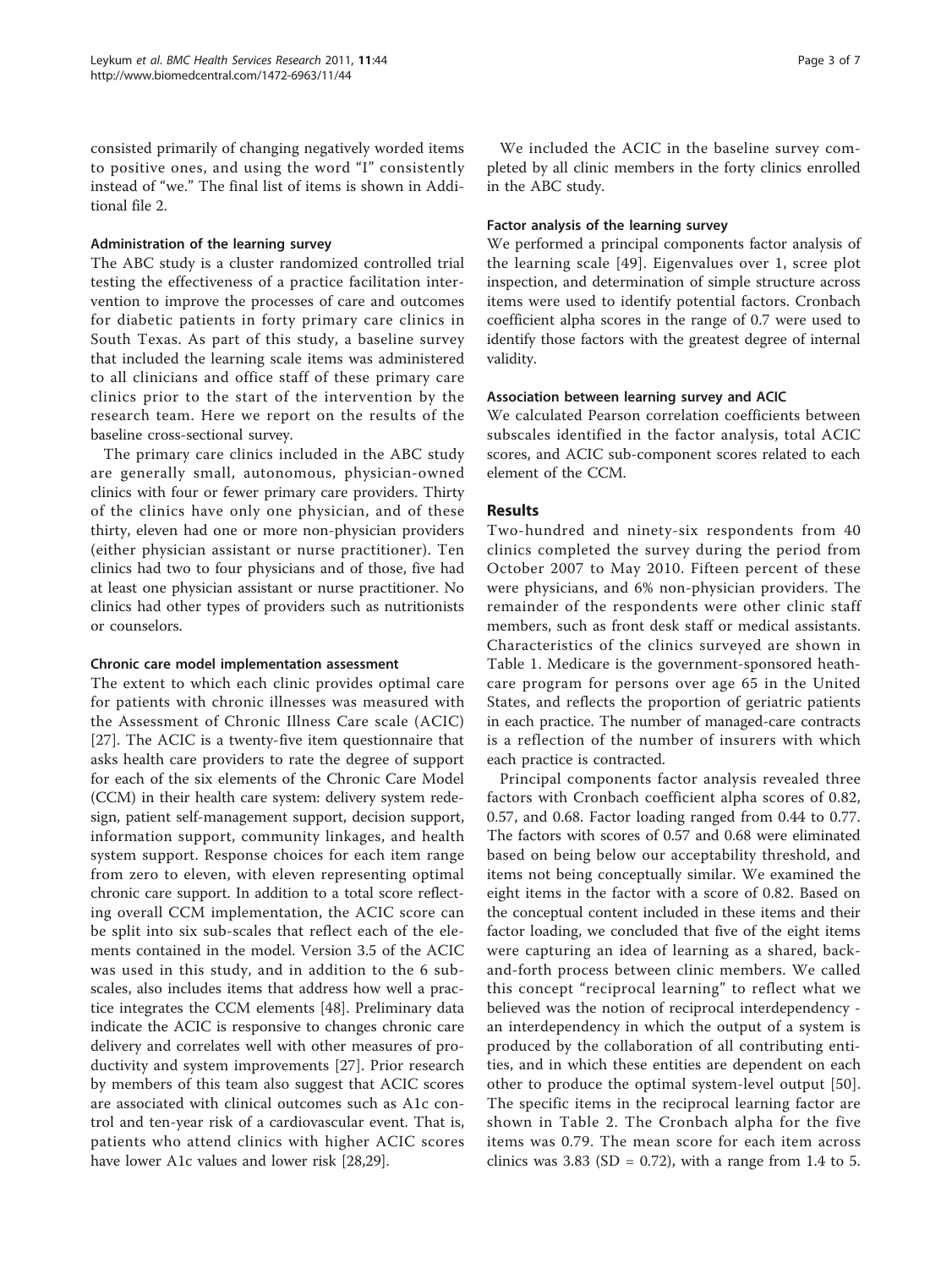<span id="page-3-0"></span>Table 1 Characteristics of surveyed clinics

| Clinic characteristic                                             | Mean  | Median | Range         |
|-------------------------------------------------------------------|-------|--------|---------------|
| Number of providers(MD,DO,PA,NP)                                  | 2.6   |        | $1$ to $7$    |
| Number of staff                                                   | 5.7   | 5      | 2 to 12       |
| % clinics with EHR's                                              | 64%   |        |               |
| Number of active patients in practice                             | 4267  | 3350   | 1000 to 12000 |
| Number of patient visits/week                                     | 136.3 | 150    | 175 to 315    |
| Number of managed care contracts                                  | 14.1  | 5      | 0 to 70       |
| % Medicare patients                                               | 34    | 40     | 0 to 80       |
| % practices with a patient tracking or registry system            | 5%    |        |               |
| % practices experiencing a financial loss in the last three years | 24%   |        |               |
| % practices hosting students or residents                         | 52%   |        |               |
| % practices holding regular business meetings                     | 76%   |        |               |

The specific scores for each individual item in the reciprocal learning factor are shown in Additional file [3](#page-5-0).

The mean, median, and range in ACIC scores and component scores across clinic are shown in Table 3. These scores indicate that there was a broad range in the extent to which practices had implemented the CCM elements. Inspection of normalized residual plots and skewness statistics reveal that all the variables in our analysis conformed to normal distributions, as do the close correspondence between the mean and median of each variable in the table.

Table [4](#page-4-0) shows the Pearson correlations between learning scale scores and ACIC total and component scores. Correlation between the reciprocal learning and the ACIC score and subscales ranged from 0.28 to 0.46. We adjusted this analysis to account for the clustering effect of consistency of responses within clinics to reduce the potential bias that could result from clustering. The intraclass correlations (ICC) of the variables ranged from .10 to .22 suggesting that respondents within clinic tend to answer in a similar manner therefore affecting standard error estimates. MLWin software [[51](#page-6-0)] was used to obtain unbiased associations. Adjusted correlations are also shown in Table [4](#page-4-0).

# Table 2 Items in the reciprocal learning subscale identified by factor analysis

| <b>Survey Item</b>                                                                                                                                      |
|---------------------------------------------------------------------------------------------------------------------------------------------------------|
| I am frequently taught new things by other people in this clinic                                                                                        |
| I learn a lot about how to do my job by talking with the people in the<br>clinic                                                                        |
| When we have a problem in this clinic, we tend to examine it carefully<br>so that we can come to an understanding of the problem and why it<br>occurred |
| In this clinic, we frequently learn about new things together as a group                                                                                |
| I learn how to do things in this clinic by sharing knowledge with team<br>members                                                                       |
|                                                                                                                                                         |

#### **Discussion**

We sought to better understand learning in primary care clinics, and the relationship between learning and clinic performance as measured by the degree to which the CCM was present in primary care clinics. To accomplish this, we first developed and administered a twenty-two item learning scale that reflected 6 learning themes described in the organizational and educational psychology literature. We then performed a factor analysis to examine which items most closely clustered together in the scale responses. We used the resulting factors to better understand which aspects of learning were most relevant within primary care settings. This analysis identified a subset of five items that reflect a learning process that occurs between people where each learns from sharing with the other, and in which the learning acquired from one person becomes the foundation for further learning by others in a building, iterative process. Because of the mutual and iterative nature of this process, we believe it reflects the concept of reciprocal learning [[50\]](#page-6-0). We found a wide range of responses across clinics to the items on the five-item reciprocal learning scale, indicating that responses to the items on this scale can be used to discriminate between the clinics.

| Table 3 Mean, median and range in ACIC scores across |  |  |  |  |
|------------------------------------------------------|--|--|--|--|
| clinics                                              |  |  |  |  |

| Mean scores  | Median<br>scores | Range across<br>clinics |
|--------------|------------------|-------------------------|
| 204.0 (74.8) | 204.0            | $0 - 374$               |
| 16.1(9.3)    | 16.0             | $0 - 33$                |
| 24.2 (9.8)   | 74.0             | $0 - 44$                |
| 23.5 (9.9)   | 23.5             | $0 - 44$                |
| 38.6 (13.4)  | 38.0             | $0 - 66$                |
| 28.6 (13.1)  | 27.0             | $0 - 55$                |
| 35.8 (14.9)  | 35.0             | $0 - 66$                |
| 40.1 (14.4)  | 42.0             | $0 - 66$                |
|              |                  |                         |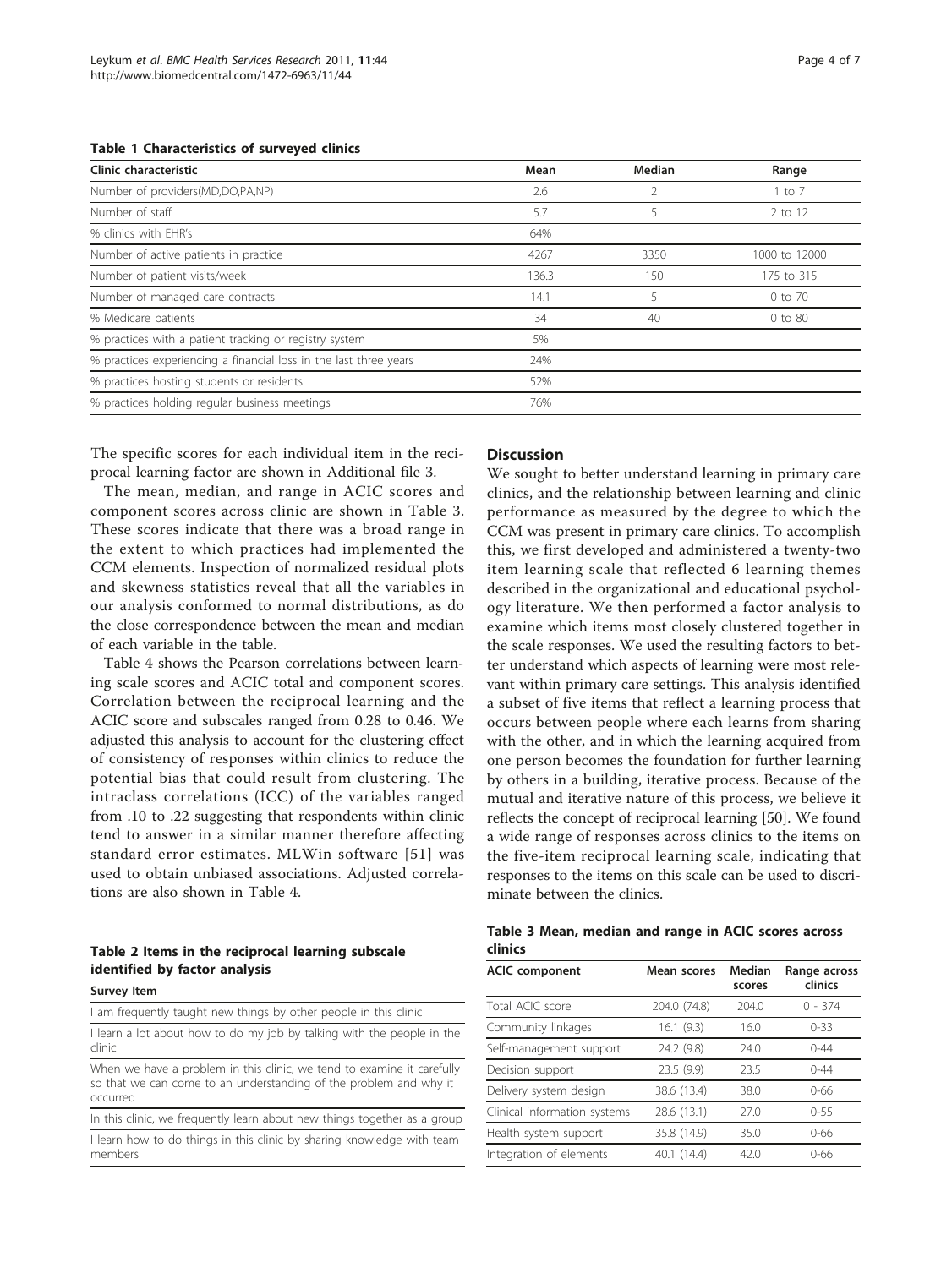<span id="page-4-0"></span>Table 4 Association between reciprocal learning subscale and ACIC total and component scores

| <b>ACIC Component</b>          | Correlation<br>coefficient | p-value | Correlation<br>coefficient<br>adjusted for<br>clustering<br>effect | p-value  |
|--------------------------------|----------------------------|---------|--------------------------------------------------------------------|----------|
| Total ACIC score               | .44                        | < .0001 | .38                                                                | < .0001  |
| Community linkages             | .28                        | < .0001 | .26                                                                | < .0001  |
| Self-management<br>support     | .40                        | < .0001 | .35                                                                | < 0.0001 |
| Decision support               | .39                        | < .0001 | .33                                                                | < .0001  |
| Delivery system<br>design      | .45                        | < .0001 | .39                                                                | < .0001  |
| Clinical information<br>system | .38                        | < .0001 | .25                                                                | < 0.001  |
| Health system<br>support       | .43                        | < .0001 | .38                                                                | < 0.001  |
| Integration of<br>elements     | .45                        | < .0001 | .42                                                                | < .0001  |

To better understand the role of learning in primary care settings, we wanted to understand the possible association between learning and clinic performance. Because we view the care of chronic illness and the presence of the chronic care model elements to be critical aspects of primary care delivery, we used ACIC scores as a measure of primary care clinic performance and tested the association between reciprocal learning and the ACIC. Reciprocal learning was significantly associated with ACIC scores, suggesting that this type of learning may be particularly important for successful chronic care model implementation.

This conceptualization of learning moves beyond the idea of one person learning from another to that of people learning together, building on each other's understandings. These findings echo studies from operating room teams and nursing home caregivers that demonstrated the importance of each individual contributing to care in a shared way [[25,34](#page-6-0)]. The literature related to learning in healthcare settings is limited, and our results should be considered a first step in the development of the concept of reciprocal learning in these settings. However, because learning is a social activity that is dependent on relationships and the ability of clinic members to have the opportunity to speak to each other, studies on relationships, conversation, and reflection [\[52](#page-6-0)-[56](#page-6-0)] in healthcare settings complement our findings.

Our design of developing a scale to understand learning has several limitations. First, we developed our scale based on descriptions of learning in non-healthcare disciplines. While physicians and researchers with knowledge of primary care settings applied the concepts in ways that would be meaningful to healthcare providers in the development of the survey items, we may have missed aspects of learning important to healthcare settings that were not part of other disciplines. Second, using a scale administered at a single point in time may not be optimal for describing a dynamic and evolutionary process such as learning. Despite this, our results do discriminate between clinics and point to what we believe is an important concept of reciprocal learning. Finally, our findings are limited in that we only included forty small primary care clinics in South Texas. These results may not translate as easily to larger primary care practices or more integrated group settings, or in other geographic areas.

Despite these limitations, our findings are an important step forward in understanding the role of learning in primary care clinics. This understanding may be particularly important in light of efforts to implement patient-centered medical home (PCMH) care models [\[57,58\]](#page-6-0) in United States primary care settings. The purpose of the PCMH is to provide patient-centered care in which all clinic members are engaged and responsible in the care of all patients. Reciprocal learning may be an important way to improve engagement of clinic members and their ability to learn from each other to improve patient care. Improved care of patients with chronic disease is an important part of the PCMH model, and the CCM elements are shared with those of the PCMH. Successfully implementing these models of care is not a simple or static process. It requires not only attention to multiple aspects of the system in which care is delivered, but also an emphasis on patients' support system, and their ability to manage their diseases. To accomplish this requires the active and proactive engagement of staff and providers to be alert and open to new ways of doing things, to understand the impact of the way they do things on others, and to learn not only from, but with each other and respond to the needs of their patients with chronic illnesses [\[55](#page-6-0)]. This may explain why reciprocal learning is associated with the degree to which the chronic care model was present in each clinic.

Interpretation of our results underscores the idea that the kinds of learning required in clinical microsystems are more sophisticated than typically acknowledged. Learning is an interdependent process that occurs between and among all members of the clinic. Managing learning as an interdependent process will likely be difficult, but our findings suggest that it will be necessary to improving the care delivered to patients with chronic disease.

#### Conclusions

We describe the construct of reciprocal learning in primary care clinics, an activity through which clinic members learn from each other in an iterative, building process. Reciprocal learning appears to be an important attribute of learning in primary care clinics, as its presence relates to the degree of chronic care model implementation. Interventions to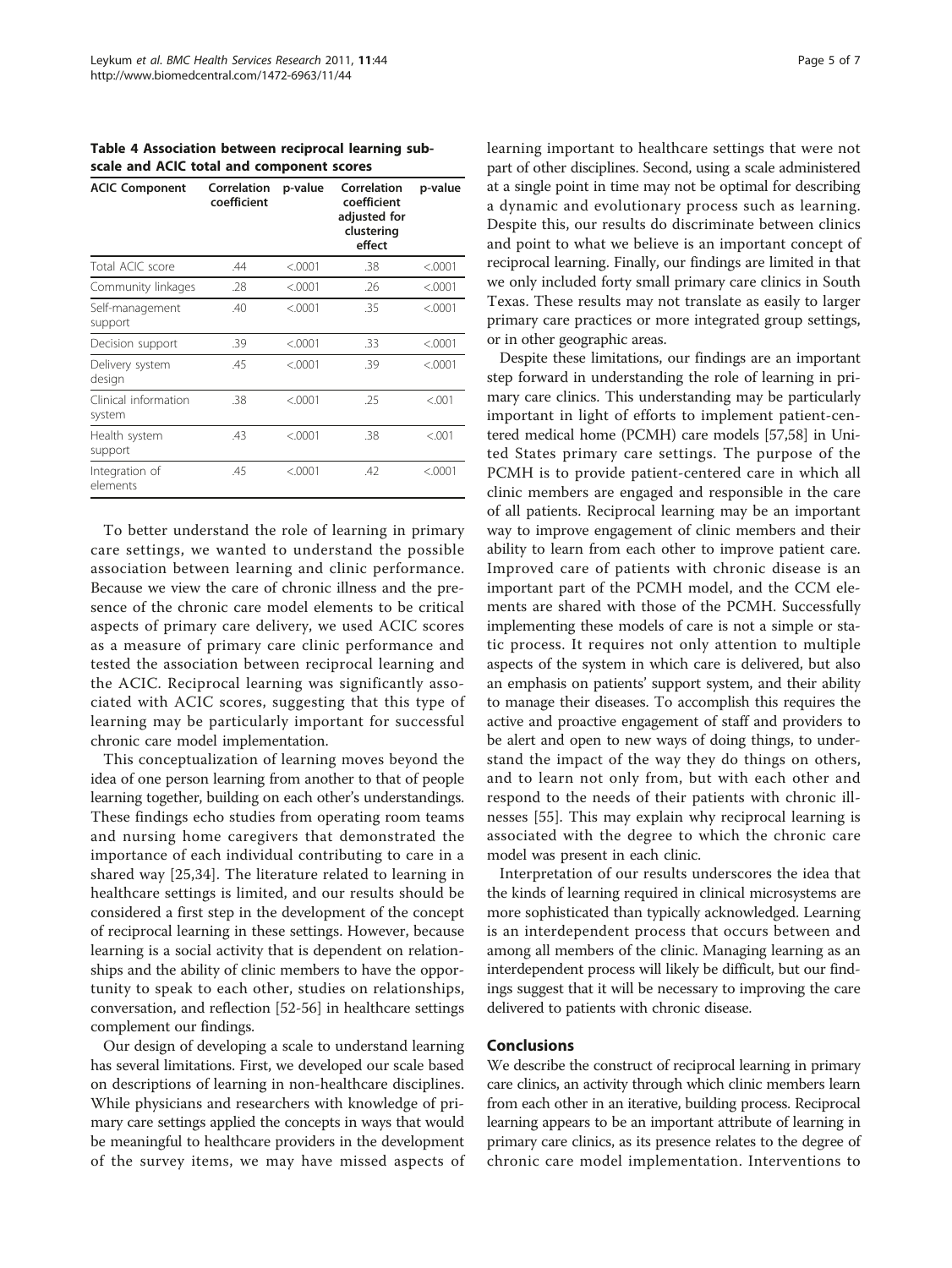<span id="page-5-0"></span>improve reciprocal learning among clinic members may lead to improved care of patients with chronic disease and may be relevant to improving overall clinic performance. Reciprocal learning may also be important for clinics' ability to move to more patient-centered models of care.

# Additional material

[Additional file 1: T](http://www.biomedcentral.com/content/supplementary/1472-6963-11-44-S1.DOC)hemes or activities related to learning identified by literature search. This file lists the six themes related to learning identified in the literature search and provides references and examples for each.

[Additional file 2: L](http://www.biomedcentral.com/content/supplementary/1472-6963-11-44-S2.DOC)earning Scale items. This file lists the twenty-two items in the final learning scale administered in this study.

[Additional file 3: D](http://www.biomedcentral.com/content/supplementary/1472-6963-11-44-S3.DOC)escription of scores on each item in the reciprocal learning scale. This file lists the items in reciprocal learning scale and lists the minimum, maximum, and mean scores and standard deviation for each item.

#### Acknowledgements

The research reported here was supported by the National Institute of Health (NIDDK Grant R18DK075692) and the Department of Veterans Affairs, Veterans Health Administration, Health Services Research and Development Service. Investigator salary support is provided through this funding, and through the South Texas Veterans Health Care System. Dr. McDaniel receives support from the  $IC^2$  Institute of the University of Texas at Austin. The views expressed in this article are those of the authors and do not necessarily reflect the position or policy of the Department of Veterans Affairs.

#### Author details

<sup>1</sup>South Texas Veterans Health Care System and the Department of Medicine at the University of Texas Health Science Center at San Antonio, San Antonio, Texas, USA. <sup>2</sup>South Texas Veterans Health Care System and the Department of Family and Community Medicine at the University of Texas Health Science Center at San Antonio, San Antonio, Texas, USA. <sup>3</sup>Arizona State University, Mary Lou Fulton Teachers College, Phoenix, Arizona, USA. 4 The McCombs School of Business, the University of Texas at Austin, Austin, Texas, USA.

#### Authors' contributions

MJ carried out the literature review of learning with assistance from HL. MJ, HL, RRM led the development of the learning scale. MP conceived and carried out the ABC study in collaboration with PHN. RP performed the statistical analysis. LL drafted the manuscript. All authors were involved in review and interpretation of the reported results. All authors read and approved the final manuscript.

#### Competing interests

The authors declare that they have no competing interests.

Received: 28 June 2010 Accepted: 23 February 2011 Published: 23 February 2011

#### References

- 1. Andrade SE, Gurwitz JH, Field TS, Kelleher M, Majumdar SR, Reed G, Black R: Hypertension management: the care gap between clinical guidelines and clinical practice. Am J Managed Care 2004, 10(7):481-6.
- 2. Cabana MD, Rand CS, Powe NR, Wu AW, Wilson MH, Abboud PA, Rubin HR: Why don'[t physicians follow clinical practice guidelines? A framework](http://www.ncbi.nlm.nih.gov/pubmed/10535437?dopt=Abstract) [for improvement.](http://www.ncbi.nlm.nih.gov/pubmed/10535437?dopt=Abstract) JAMA 1999, 282(15):1458-65.
- Iliffe S, Wilcock J, Griffin M, Jain P, Thune-Boyle I, Koch T, Lefford F: [Evidence-based interventions in dementia: a pragmatic cluster](http://www.ncbi.nlm.nih.gov/pubmed/20146803?dopt=Abstract)[randomised trial of an educational intervention to promote earlier](http://www.ncbi.nlm.nih.gov/pubmed/20146803?dopt=Abstract) [recognition and response to dementia in primary care.](http://www.ncbi.nlm.nih.gov/pubmed/20146803?dopt=Abstract) Trials 2010, 11:13.
- 4. Valles-Fernandez R, Rosell-Murphy M, Correcher-Aventin O, Mengual-Martinez L, Aznar-Martinez N, Prieto-De Lamo G, Franzi-Siso A, Puig-Manresa J, Bonet-Simo JM: [A quality improvement plan for hypertension](http://www.ncbi.nlm.nih.gov/pubmed/19321009?dopt=Abstract) [control: the INCOTECA Ptoject.](http://www.ncbi.nlm.nih.gov/pubmed/19321009?dopt=Abstract) BMC Public Health 2009, 9:89.
- 5. Schieffercecker KE, Reed VA, Homa K: [A training intervention to improve](http://www.ncbi.nlm.nih.gov/pubmed/18773781?dopt=Abstract) [information management in primary care.](http://www.ncbi.nlm.nih.gov/pubmed/18773781?dopt=Abstract) Fam Med 2008, 40(6):423-32.
- 6. Bosworth HB, Olsen MK, Dudley T, Orr M, Goldstein MK, Datta SK, MdCant F, Gentry P, Simel DL, Oddone EZ: Patient education and provider decision support to control blood pressure in primary care: a cluster randomized trial. Am Heart J 2009, 157(3):145-6.
- 7. Holbrook A, Thabane L, Keshavjee K, Dolovich L, Bernstein B, Chan D, Troyan S, Foster G, Gerstein H: [Individualized electronic decision support](http://www.ncbi.nlm.nih.gov/pubmed/19581618?dopt=Abstract) [and reminders to improve diabetes care in the community: COMPETE II](http://www.ncbi.nlm.nih.gov/pubmed/19581618?dopt=Abstract) [randomized trial.](http://www.ncbi.nlm.nih.gov/pubmed/19581618?dopt=Abstract) CMAJ 2009, 181(1-2):37-44.
- 8. Peiris DP, Joshi R, Webster RJ, Groenestein P, Usherwood TP, Heeley E, Turnbull FM, Lipman A, Patel AA: [An electronic clinical decision support](http://www.ncbi.nlm.nih.gov/pubmed/20018588?dopt=Abstract) [tool to assist primary care providers in cardiovascular disease risk](http://www.ncbi.nlm.nih.gov/pubmed/20018588?dopt=Abstract) [management: development and mixed methods evaluation.](http://www.ncbi.nlm.nih.gov/pubmed/20018588?dopt=Abstract) J Med Internet Res 2009, 11(4):e51.
- 9. Lee NJ, Chen ES, Currie LM, Donovan M, Hall EK, Jia H, John RM, Bakken S: The effect of a mobile clinical decision support system on the diagnosis of obesity and overweight in acute and primary care encounters. Advances Nursing Sci 2009, 32(3):211-21.
- 10. Fung CH, Tsai JS, Luluejian , Glassman P, Patterson E, Doebbeling BN, Asch SM: An evaluation of the Veterans Health Administration's clinical reminder system: a national survey of generalists. JGIM 2008, 34(4):392-8.
- 11. Knab JH, Wallace MS, Wagner RL, Tsoukatos J, Weinger MB: The use of a computer-based decision support system facilitates primary care physicians' management of chronic pain. Anesthesia & Analgesia 2001, 93(3):712-20.
- 12. Grimshaw JM, Thomas RE, MacLennan G, Fraser C, Ramsay CR, Vale L, Whitty P, Eccles MP, Matowe L, Shirran L, Wensing M, Dijkstra R, Donaldson C: [Effectiveness and efficiency of guideline dissemination and](http://www.ncbi.nlm.nih.gov/pubmed/14960256?dopt=Abstract) [implementation strategies.](http://www.ncbi.nlm.nih.gov/pubmed/14960256?dopt=Abstract) Health Technol Assess 2004, 8(6):iii-iv, 1-72.
- 13. Bryan C, Boren SA: [The use and effectiveness of electronic clinical](http://www.ncbi.nlm.nih.gov/pubmed/18713524?dopt=Abstract) [decision support tools in the ambulatory/primary care setting: a](http://www.ncbi.nlm.nih.gov/pubmed/18713524?dopt=Abstract) [systematic review of the literature.](http://www.ncbi.nlm.nih.gov/pubmed/18713524?dopt=Abstract) Informatics in primary care 2008, 16(2):79-91.
- 14. Green CJ, Fortin P, Maclure M, Macgregor A, Robinson S: [Information](http://www.ncbi.nlm.nih.gov/pubmed/16920013?dopt=Abstract) [system support as a critical success factor for chronic disease](http://www.ncbi.nlm.nih.gov/pubmed/16920013?dopt=Abstract) [management: necessary but not sufficient.](http://www.ncbi.nlm.nih.gov/pubmed/16920013?dopt=Abstract) Int J Med Inform 2006, 75(12):818-28.
- 15. Bodenheimer T, Wagner EH, Grumbach K: [Improving primary care for](http://www.ncbi.nlm.nih.gov/pubmed/12377092?dopt=Abstract) [patients with chronic illness: the chronic care model, part 2.](http://www.ncbi.nlm.nih.gov/pubmed/12377092?dopt=Abstract) JAMA 2002, 288(15):1909-14.
- 16. Wagner EH, Austin BT, Davis C, Hindmarsh M, Schaefer J, Bonomi A: [Improving chronic illness care: translating evidence into action.](http://www.ncbi.nlm.nih.gov/pubmed/11816692?dopt=Abstract) Health Affairs 2001, 20(6):64-78.
- 17. Parchman M, Kaissi AA: Are elements of the chronic care model associated with cardiovascular risk factor control in type 2 diabetes? J Comm J Quality & Pt Safety 2009, 35(5):133-8.
- 18. Solberg LI, Crain AL, Sperl-Hillen JM, Hroscikoski MC, Engebretson KI, O'Connor PJ: [Care quality and implementation of the chronic care](http://www.ncbi.nlm.nih.gov/pubmed/16868234?dopt=Abstract) [model: a quantitative study.](http://www.ncbi.nlm.nih.gov/pubmed/16868234?dopt=Abstract) Ann Fam Med 2006, 4(4):310-6.
- 19. Plsek PE, Greenhalgh T: [Complexity science: The challenge of complexity](http://www.ncbi.nlm.nih.gov/pubmed/11557716?dopt=Abstract) [in health care.](http://www.ncbi.nlm.nih.gov/pubmed/11557716?dopt=Abstract) Bmj 2001, 323(7313):625-8.
- 20. Miller WL, McDaniel RR Jr, Crabtree BF, Stange KC: [Practice jazz:](http://www.ncbi.nlm.nih.gov/pubmed/11674890?dopt=Abstract) [understanding variation in family practices using complexity science.](http://www.ncbi.nlm.nih.gov/pubmed/11674890?dopt=Abstract) J Fam Pract 2001, 50(10):872-8.
- 21. Plsek P: Redesigning Health Care with Insights from the Science of Complex Adaptive Systems. Crossing the Quality Chasm: A New Heath System for the 21st Century: National Academy of Sciences 2000, 309-322.
- 22. Cilliers P: Complexity and Postmodernism: Understanding Complex Systems. New York, NY: Routledge: 1998.
- 23. Litaker D, Tomolo A, Liberatore V, Stange KC, Aron D: [Using Complexity](http://www.ncbi.nlm.nih.gov/pubmed/16637958?dopt=Abstract) [Theory to Build Interventions that Improve Health Care Delivery in](http://www.ncbi.nlm.nih.gov/pubmed/16637958?dopt=Abstract) [Primary Care.](http://www.ncbi.nlm.nih.gov/pubmed/16637958?dopt=Abstract) J Gen Intern Med 2006, 21:S30-4.
- 24. Leykum LK, Pugh J, Lawrence V, Parchman M, Noel PH, Cornell J, McDaniel RR: Organizational interventions employing principles of complexity science have improved outcomes for patients with type 2 diabetes. Imp Sci 2007, 2:8.